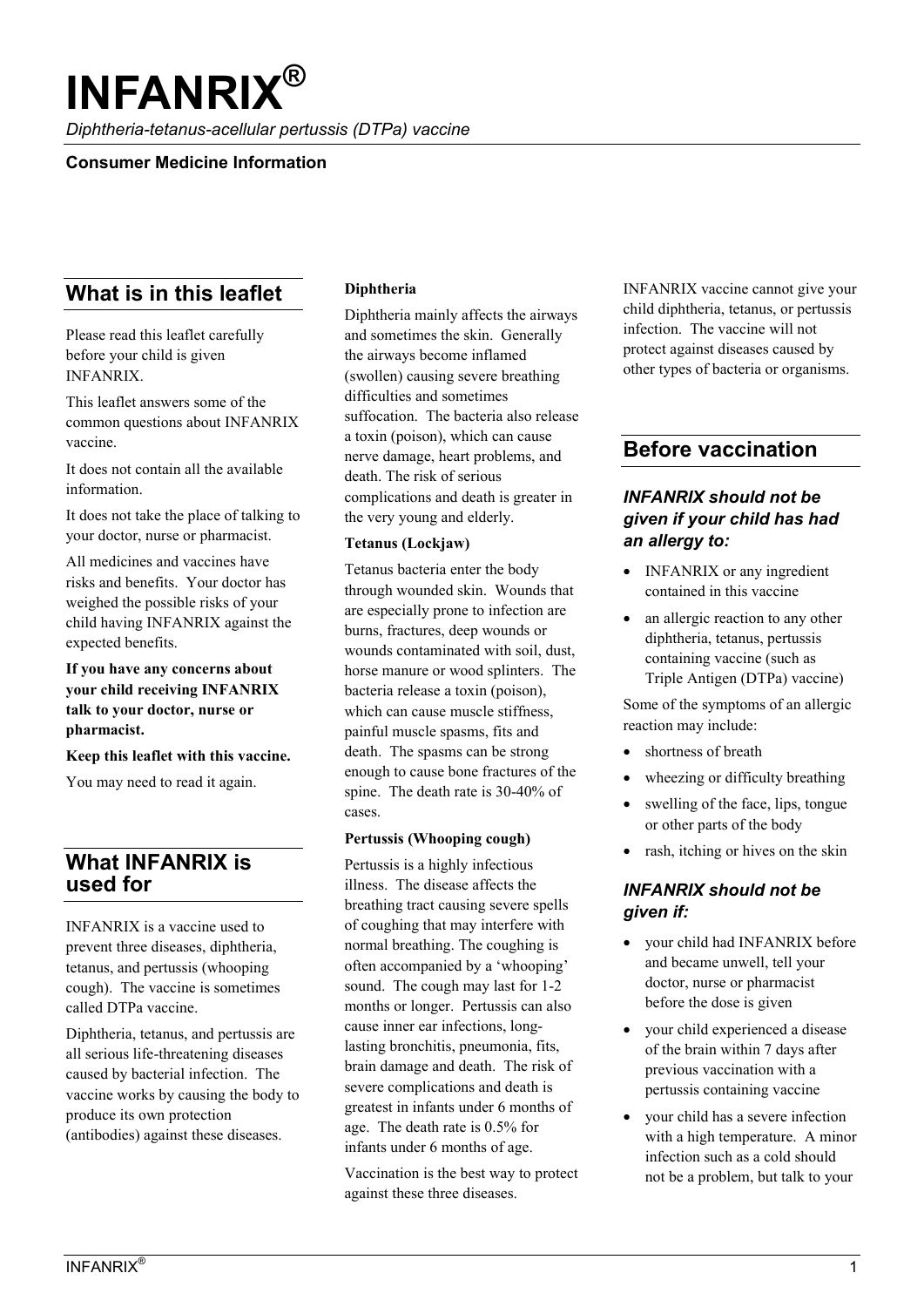doctor or nurse about this before vaccination

- the expiry date printed on the pack has passed
- the packaging is torn or shows signs of tampering

**If you are not sure whether your child should have INFANRIX, talk to your doctor or nurse. Do not give this vaccine to anyone else; your doctor has prescribed it specifically for your child.**

## *Before INFANRIX is given tell your doctor or nurse if:*

- your child has any medical problems such as:
	- brain disease or central nervous system (CNS) disease (that is, epilepsy etc)
	- a bleeding problem or bruises easily
	- lowered immunity due to medical treatment or a medical condition
	- a tendency to febrile convulsions (seizures/fits due to a fever or high body temperatures)
	- a family history of seizures/fits
- after having INFANRIX or diphtheria, tetanus, pertussis vaccination (such as Triple Antigen (DTPa) vaccine) your child had any problems, especially:
	- a high temperature (over 40.5ºC) within 2 days of vaccination
	- a collapse or shock-like state within 2 days of vaccination
	- crying lasting 3 hours or more within 2 days of vaccination
	- convulsions (seizures/fits) with or without a fever within 3 days of vaccination
- vour child has allergies to any other medicines or substances, such as dyes, foods or preservatives

 your child has received another vaccine recently, or is having any prescription or OTC (over-thecounter) medicines. In particular mention if your child is being given medicines which suppress the immune system, such as highdose steroids.

Some vaccines may be affected by other vaccines or medicines. Your doctor, nurse or pharmacist will be able to tell you what to do if INFANRIX is to be given with another vaccine or medicine.

In infants born very prematurely (before or at 28 weeks of pregnancy) breathing difficulties may be more common in the first three days following vaccination.

If your infant was born very prematurely, please discuss with your doctor.

Fainting can occur following, or even before, any needle injection, therefore tell the doctor or nurse if your child fainted with a previous injection.

# **How INFANRIX is given**

The doctor or nurse will give INFANRIX as an injection.

**If you have any concerns about how this vaccine is to be given, talk to your doctor, nurse or pharmacist.**

## *How much is given*

The dose of INFANRIX is 0.5 mL.

## *How it is given*

INFANRIX will be injected into the upper leg muscle or the upper arm muscle. For infants and children with bleeding problems, the dose may need to be given under the skin (subcutaneously).

*The vaccine should never be injected into a vein (intravenously).*

## *When it is given*

A primary course of INFANRIX is generally given as a total of three doses. Each dose is given on a separate visit. The first dose of INFANRIX is given at 2 months of age. The second and third doses are given every 2 months, at 4 and 6 months of age.

A fourth dose of INFANRIX may also be given at 18 months of age and a fifth dose at 4 to 6 years of age to children who have previously been immunised with 3 or 4 doses of INFANRIX or another brand of diphtheria, tetanus and pertussiscontaining vaccine (such as DTPa).

#### **It is important to return at the recommended times for follow up doses.**

## *If a dose is missed*

If your child misses a scheduled dose, talk to your doctor or nurse and arrange another visit as soon as possible.

# **While using INFANRIX**

## *Things you must do*

Keep your child's follow up visits with the doctor or clinic. It is important the follow-up doses of INFANRIX are given at the correct times. This will ensure the best effect of the vaccine in protecting your child against diphtheria, tetanus, and pertussis infection.

# **Side effects**

**Tell your doctor or nurse as soon as possible if your child does not feel or look well during or after having had a dose of INFANRIX.** 

INFANRIX helps protect most children from diphtheria, tetanus, and pertussis infection, but it may have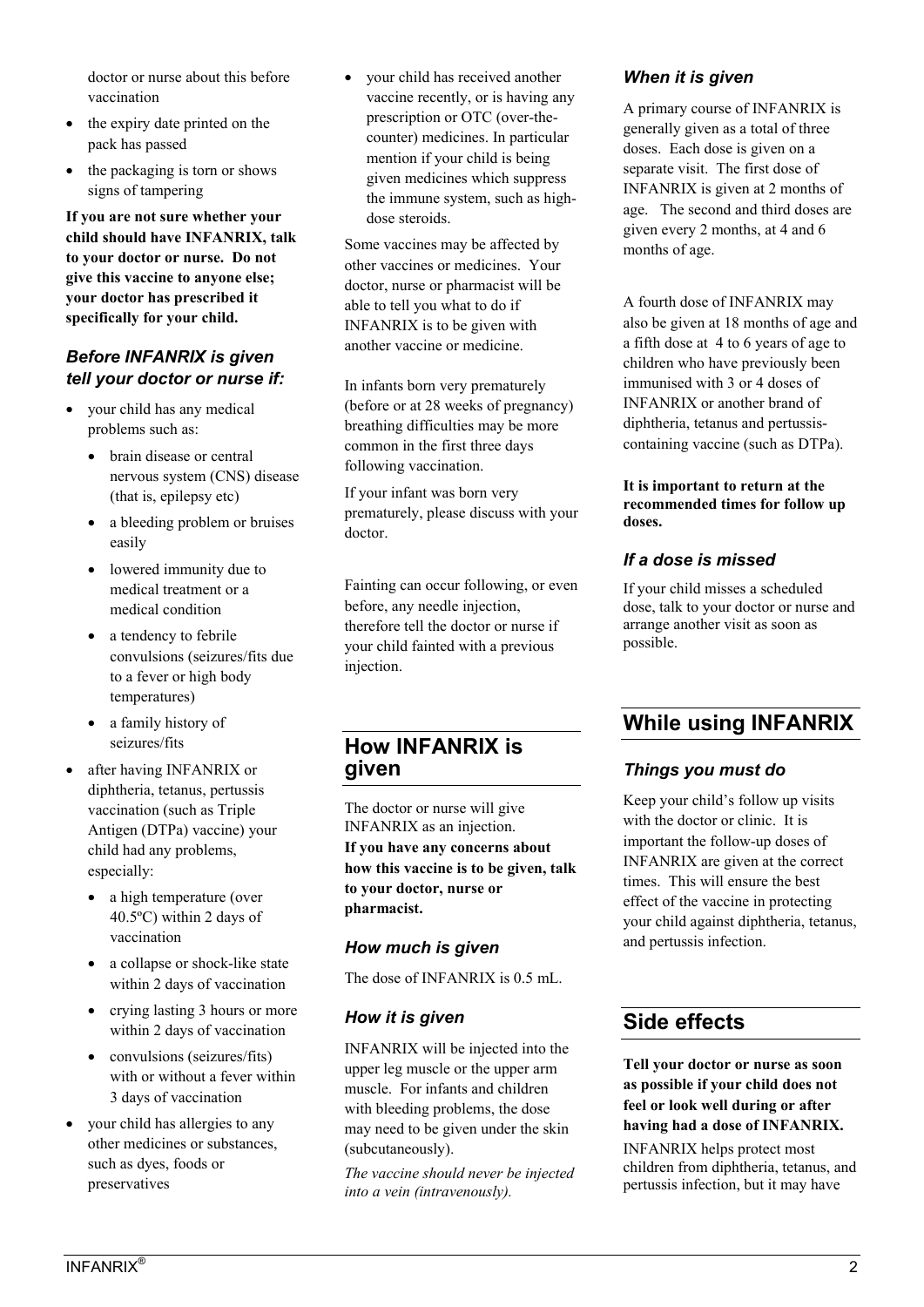unwanted side effects in a few children. All medicines and vaccines can have side effects. Sometimes they are serious; most of the time they are not. Some side effects may need medical treatment. The chance of your child having a serious side effect is very much less than the chance of your child having a permanent injury from the natural infections.

## **Ask your doctor, nurse or pharmacist to answer any questions you may have.**

Most unwanted effects with INFANRIX are mild and usually clear up within a few days. These effects, as with other vaccines, generally occur around the injection site.

#### **Tell your doctor if your child has any of the following that are troublesome or ongoing:**

#### **Very common (may occur in more than 1 in 10 doses of the vaccine)**

- feeling irritable
- feeling tired
- pain, redness and swelling where the injection was given
- fever of 38°C or higher

## **Common (may occur in up to 1 in 10 doses of the vaccine)**

- loss of appetite
- unusual crying
- feeling restless
- being sick (vomiting)
- diarrhoea
- itchy skin
- $\bullet$  pain
- swelling larger than 5 cm where the injection was given

### **Uncommon (may occur in up to 1 in 100 doses of the vaccine)**

- headache
- cough
- upper respiratory tract infection
- rash
- hard lump where the injection

was given

- fever higher than 39°C
- feeling sleepy
- large swelling of the vaccinated limb
- bronchitis

## **Rare (may occur with up to 1 in 1,000 doses of the vaccine):**

• hives (urticaria)

#### **Very rare (may occur with up to 1 in 10,000 doses of the vaccine)**

• swollen glands in the neck, armpit or groin (lymphadenopathy)

Other side effects that may occur include bleeding or bruising more easily than normal (thrombocytopenia)

Contact your doctor immediately or take your child to the casualty department of your nearest hospital if any of the following happens:

- swelling of limbs, face, eyes, inside of nose, mouth or throat
- shortness of breath, breathing or swallowing difficulties
- hives, itching (especially of the hands or feet), reddening of skin (especially around the ears), or severe skin reactions
- unusual tiredness or weakness that is sudden and severe
- sudden drop in blood pressure and loss of consciousness

These are signs of an allergic reaction. As with all vaccines given by injection there is a very small risk of such reactions. Allergy to INFANRIX is rare. Any such severe reactions will usually occur within the first few hours of vaccination.

- crying for 3 hours or more
- collapse, or periods of unconsciousness or lack of

awareness within 2 to 3 days of vaccination

- seizures (convulsions) or fits
- fever over 40ºC
- your child has breathing difficulties, please contact your doctor. This may be more common in the first three days following vaccination if your child is born prematurely (before or at 28 weeks of pregnancy)

Other side effects not listed above, can also occur during or soon after a dose of INFANRIX.

#### **Check with your doctor or nurse if your child has any other effects.**

Do not be alarmed by this list of possible side effects. Your child may not experience any of them.

# **Storage**

INFANRIX is usually stored at the doctor's clinic or surgery, or at the pharmacy. But if you need to store INFANRIX always:

• Keep INFANRIX in the refrigerator stored between +2ºC and +8ºC.

THE PACK SHOULD NEVER BE FROZEN. FREEZING DESTROYS THE VACCINE.

- Keep the vaccine out of the reach of children.
- $\bullet$  Keep INFANRIX in the original pack until it is time for it to be given.

**Ask your pharmacist what to do with any left over INFANRIX that has expired or has not been used.**